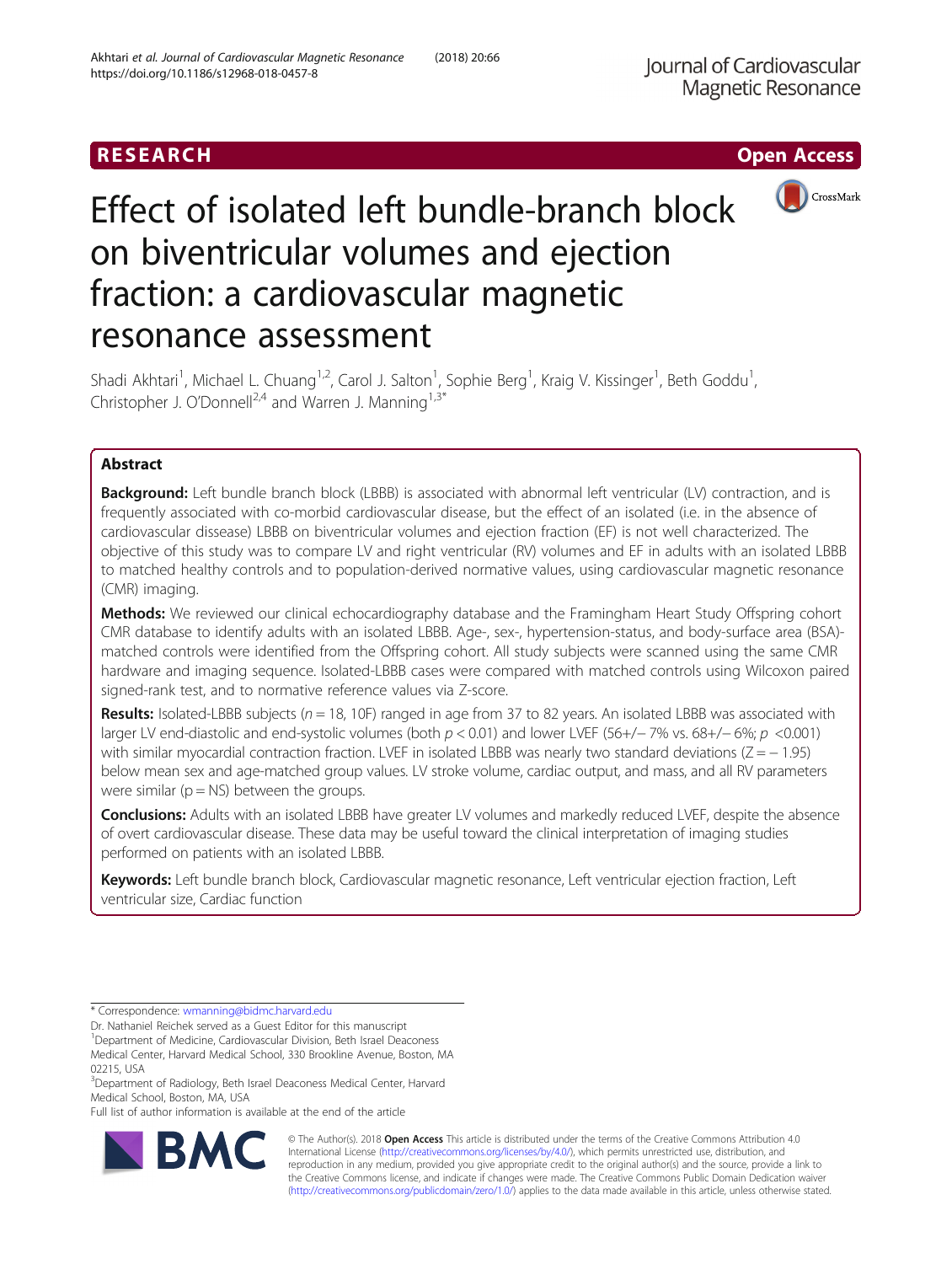# Background

The prevalence of left bundle-branch block (LBBB) in the general population has been estimated to range from 0.2 to 1.1%  $[1-3]$  $[1-3]$  $[1-3]$ . LBBB is often associated with underlying cardiovascular abnormalities such as coronary artery disease, hypertension, or dilated cardiomyopathy [[4,](#page-5-0) [5\]](#page-5-0). However, an isolated LBBB is occasionally found in individuals without clinically-detectable cardiovascular disease (CVD). While LBBB in older individuals and those with underlying heart disease is associated with increased mortality, it appears to have minimal effects on outcomes in younger, apparently healthy subjects [\[6](#page-5-0)–[8](#page-5-0)]. Despite the latter, imaging studies have suggested left ventricular (LV) functional abnormalities in patients with isolated LBBB [[9](#page-6-0)–[12](#page-6-0)].

Prior two-dimensional (2D) (non-volumetric) transthoracic echocardiographic studies have shown a reduction in LV ejection fraction (LVEF) [[9,](#page-6-0) [12](#page-6-0)] as well as an increase in LV cavity volume and mass in isolated LBBB [[13,](#page-6-0) [14\]](#page-6-0) but there are a paucity of data on cardiac volumes, mass and function in isolated LBBB using current gold-standard volumetric cardiovascular magnetic resonance (CMR) imaging. In the present study, we sought to characterize LV and right ventricular (RV) volumes and global systolic function, LV mass, and atrial volumes in adult subjects with an isolated LBBB and to determine whether those parameters differed from corresponding measurements among similar adults without LBBB. We compared patients with isolated LBBB but no clinically apparent CVD to age, sex, and body-size matched healthy controls, as well as against population-derived normal reference values via normalized Z-scores.

# **Methods**

#### Selection of cases

We identified potential cases from two databases: the clinical echocardiography laboratory database at Beth Israel Deaconess Medical Center (BIDMC), and the Framingham Heart Study's database of Offspring cohort members who underwent CMR during 2002–2006. The BIDMC database was queried to identify all patients referred for a resting transthoracic echocardiogram for assessment of a LBBB from January 2010 through December 2014. Among these patients, echocardiographic reports and other electronic medical record sources were reviewed. Any patient with an echocardiographic abnormality other than presence of abnormal septal motion typical of LBBB or greater than mild valvular disease, was excluded. Additionally, patients with any cardiac symptoms (angina, dyspnea/heart failure, palpitations, pre-syncope or syncope), known cardiovascular disease (coronary artery disease, cardiomyopathy, or arrhythmia), age > 85 years, diabetes, peripheral vascular disease, prior cerebrovascular events, or history of potential cardiotoxic chemotherapy exposure were excluded. This process identified 10 adults, who were invited to participate in the present study. Written informed consent was provided by each participant and the study was approved by the BIDMC Committee on Clinical Investigations; the study is in compliance with the Declaration of Helsinki. Verbal confirmation of the absence of CVD, diabetes, and use of chemotherapy were obtained from each subject. Each subject underwent an electrocardiogram (ECG) immediately prior to the CMR to confirm the presence of a LBBB on that day. We further identified 8 adults with isolated LBBB from among the 1794 members of the Framingham Offspring cohort who previously underwent CMR at BIDMC as part of a separate research study [[15\]](#page-6-0). That study, and use of data then obtained in the present study, was approved by the institutional review boards of the BIDMC and the Boston University Medical Center and complies with the Declaration of Helsinki. Each Framingham participant provided written informed consent. Offspring participants have been followed closely since 1971 and have undergone periodic physical examination and ECG, as well as echocardiography and CMR. These 8 Offspring were verified to be free of clinical CVD (as described above) based on review of Framingham Offspring data and all available clinical records. A cardiologist reviewed the ECG performed at the Framingham Offspring examination cycle adjacent to CMR scanning to verify presence of LBBB.

# Selection of controls

Age-, sex-, hypertension-status and body-surface area (BSA)-matched controls  $(n = 18)$  were selected from among the Framingham Offspring cohort members who previously underwent CMR and were free of clinical CVD and LBBB. Hypertension was defined as a systolic blood pressure ≥ 140 mmHg, diastolic blood pressure ≥ 90 mmHg, or use of antihypertensive medication.

#### CMR scanning and analysis

Non-contrast CMR was performed with study participants supine in a 1.5-T whole body scanner (Philips Healthcare, Best, The Netherlands), with a commercial 5-element cardiac array receiver coil. Following localizing scans, 2D end-expiratory breath-hold, ECG-gated, balanced steady-state free precession sequence cine images were obtained in the LV short-axis orientation encompassing both ventricles from base to apex (repetition time =  $R-R$  interval,  $TR = 3.2$  ms,  $TE = 1.6$  ms, flip angle 60 degrees, field-of-view 400 mm, matrix size  $208 \times 256$ , slice thickness 10 mm, no interslice gap, temporal resolution 30-40 ms). One slice was acquired with each 10–15 s breath- hold. The same hardware and imaging sequence was used to scan all study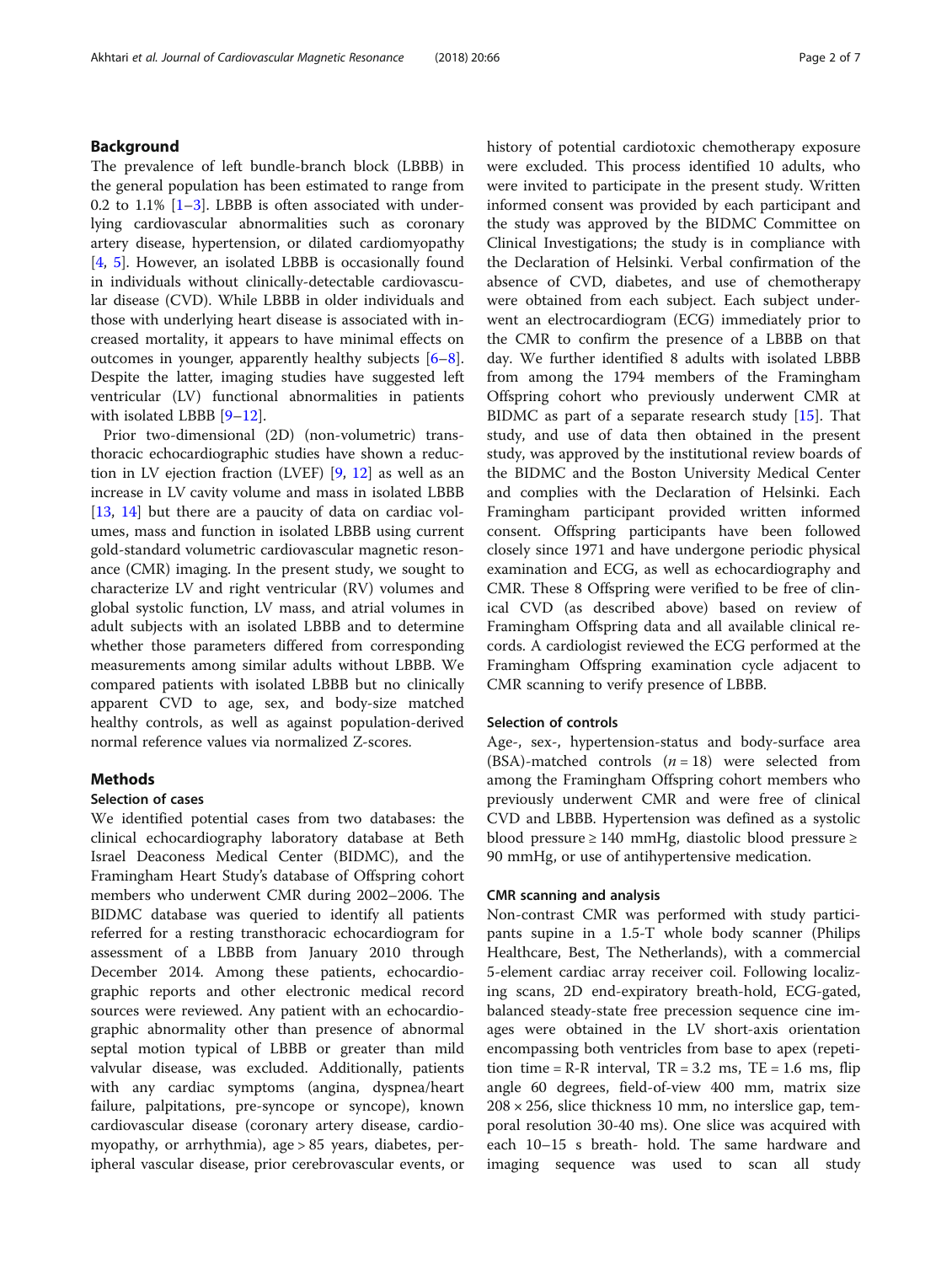participants, including both controls and cases, regardless of whether cases were identified from the BIDMC or Framingham databases.

LV endocardial borders were manually traced at enddiastole and end-systole. LV epicardial borders were also traced at end-diastole. For consistency in analysis, LV trabeculations and papillary muscles were considered LV cavitary volume. Stroke volume (SV) was the difference between LV end-diastolic and end-systolic volumes. LVEF and RVEF were computed as SV divided by enddiastolic volume (EDV) in each ventricle. LV mass was calculated by multiplying the end-diastolic myocardial volume by myocardial density (1.05 g/ml) and indexed to BSA. Myocardial contraction fraction (MCF), a volumetric measure of myocardial shortening, was calculated as the ratio of LV SV to LV myocardial volume. Standard 2 chamber and 4 chamber cine images were obtained to determine left atrial (LA) and right atrial (RA) volumes by biplane method (LA volume  $(LAV) = 0.85 \times A_1 \times A_2$ ) /L, where  $A_1$  and  $A_2$  were areas measured in 2 chamber and 4 chamber views, respectively, and L was the longest atrial length, and RA volume  $(RAV) = 0.85 \times A^2/L$ , where A was area measured in the 4 chamber view.

#### Statistical analysis

Results from normally-distributed continuous data are expressed as mean ± standard deviation (SD). Nonindexed LV and RV parameters were compared between the isolated-LBBB group and matched controls using the Wilcoxon paired signed rank test; a  $p < 0.05$  was considered significant. To compare ventricular parameters among isolated-LBBB patients with population-derived reference values, BSA-indexed (i) LV mass and biventricular volumes were converted to Z-scores (also known as standard scores) based on published sex and 10-yearage-group specific normal values. LV reference values were derived from 852 healthy adults free of any history of hypertension or CVD [\[15](#page-6-0)] and RV values from 1336 adults free of cardiopulmonary disease [\[16](#page-6-0)]. Specifically, each z-score was calculated as  $Z = (x-\mu)/\sigma$ , where x is the individual measurement, and  $\mu$  and  $\sigma$  respectively the corresponding mean and standard deviation for the appropriate sex and 10-year age group. Thus  $Z = +1.5$ would indicate that x was 1.5 standard deviations above the mean, whereas a  $Z = -0.5$  would indicate that x was half a standard deviation below the mean. Finally, we sought to determine whether LV or RV structural or global functional characteristics were associated with the degree of asynchrony, as assessed by the duration of the ECG QRS complex. Pearson correlation was used to assess possible linear relationships between biventricular z-scores for chamber size, ejection fraction, and cardiac index versus QRS duration.

# Results

Baseline characteristics are shown in Table 1. All subjects completed CMR imaging without complication and had interpretable images. The 18 adults with isolated LBBB ranged in age from 37 to 82 years and included 10 women. As expected, age, BSA, hypertension status and resting heart rate were similar  $(p = NS)$  between LBBB subjects and their matched controls.

# Isolated LBBB vs. matched controls

LV EDV, end-diastolic volume index (EDVi), end-systolic volume (ESV), and end-systolic volume index (ESVi) were greater in the LBBB group than among controls (all  $p < 0.02$ ), but LV stroke volume and cardiac output were similar (both  $p = NS$ ). The isolated LBBB group also had a lower LVEF  $(56 \pm 7\% \text{ vs. } 68 \pm 6\%; p < 0.001,$ Fig. [1\)](#page-3-0). Except for septal dyssynchrony, visually-assessed regional LV wall motion was normal in all LBBB subjects. There was no difference in LV mass, or any RV parameter, between LBBB subjects and controls (all p = NS; Table [2](#page-3-0)).

#### Isolated LBBB vs. reference values

Z-scores were calculated based on sex and 10-year age group specific normal reference values derived from healthy members of the Framingham Offspring cohort. As expected, all mean Z-scores for the control group were within one-quarter standard deviation of the population average, apart from RVEF which was one-half standard deviation lower. In contrast, the isolated-LBBB group had LVEDVi 1.13 standard deviations greater than the general population, and an LVESVi of 2.33 greater. The combination of increased LVEDVi and substantially increased LVESVi resulted in markedly lower LVEF, with a Z= − 1.94, suggesting that on average, members of the isolated-LBBB group have lower LVEF than approximately 97% of the general population. Indexed RV volumes were not appreciably different from normal in either the isolated-LBBB or control groups. There was no significant difference in any atrial parameters (Tables [2](#page-3-0) and [3\)](#page-3-0).

Table 1 Baseline characteristics of subjects with left bundle branch block (LBBB) and controls

|                        | I BBB<br>$(N = 18)$ | Controls<br>$(N = 18)$ | P Value |
|------------------------|---------------------|------------------------|---------|
| Age (years)            | $61.3 + 13.0$       | $61.8 + 12.0$          | 0.23    |
| Female Sex (%)         | 55.6%               | 55.6%                  |         |
| BSA $(m^2)$            | $1.90 + 0.24$       | $1.89 + 0.23$          | 0.42    |
| Heart Rate (beats/min) | $67 + 11$           | $65 + 12$              | 0.59    |

BSA body surface area, LBBB left bundle branch block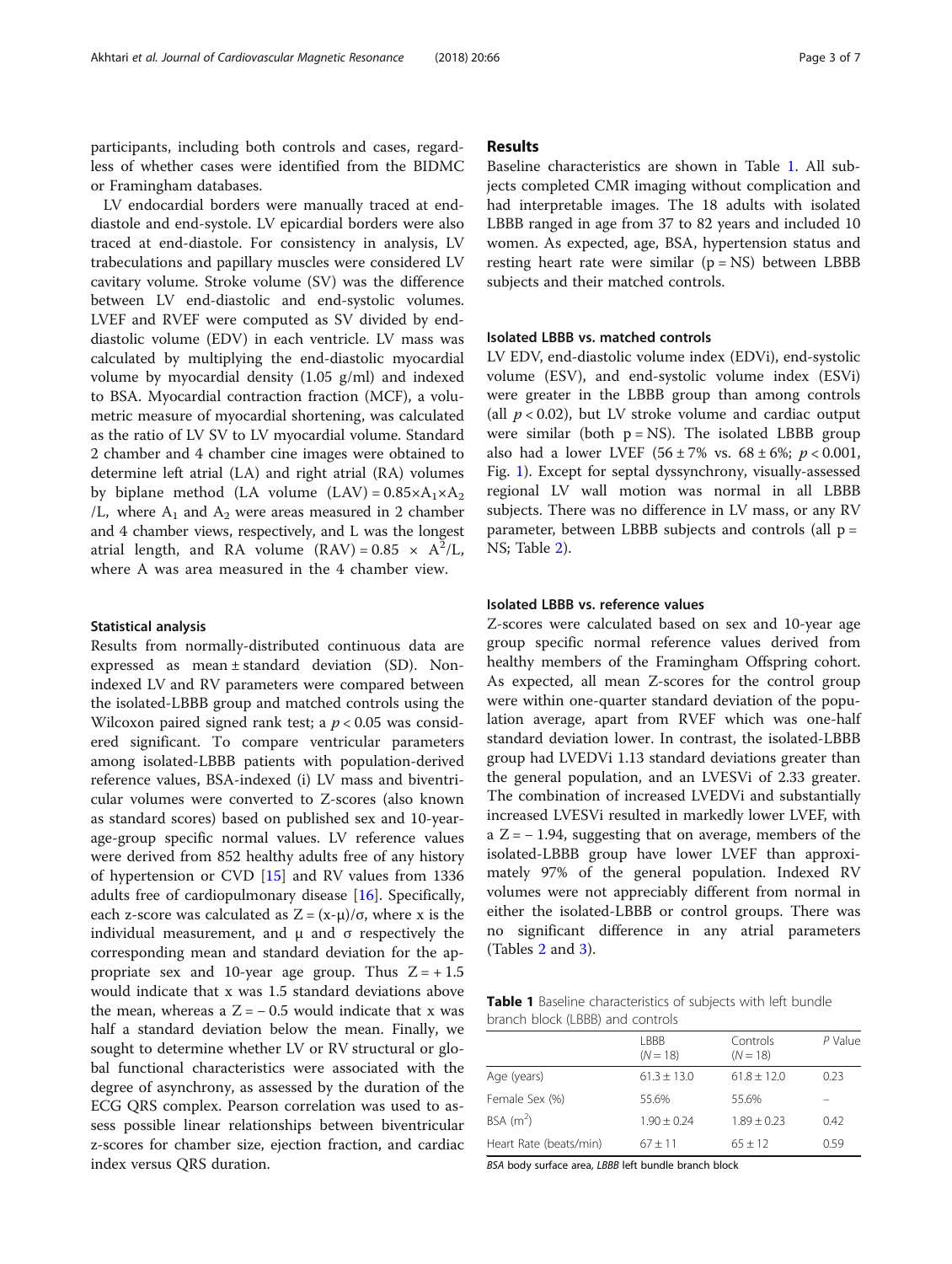<span id="page-3-0"></span>

# Electrocardiographic QRS duration and ventricular characteristics

Among the patients with isolated LBBB, QRS duration ranged from 126 to 158 ms (mean  $142 \pm 11$  ms). Normalized LVEF (z-score) was inversely correlated with QRS duration with  $r = -0.58$  ( $p = 0.01$ ), as was raw

Table 2 Left and right ventricular parameters in isolated LBBB versus controls

|                             | LBBB<br>$(N = 18)$ | Controls<br>$(N = 18)$ | P Value |
|-----------------------------|--------------------|------------------------|---------|
| LVEDV (ml)                  | $145 \pm 34$       | $127 \pm 28$           | 0.01    |
| LVEDVi $(mI/m2)$            | $76 \pm 14$        | $67 \pm 10$            | 0.014   |
| LVEDD (mm)                  | $53 \pm 7$         | $50 \pm 5$             | 0.07    |
| LVESV (ml)                  | $65 \pm 20$        | $42 \pm 14$            | < 0.001 |
| LVESVi (ml/m <sup>2</sup> ) | $34 \pm 9$         | $22 \pm 6$             | < 0.001 |
| LVSV (ml)                   | $81 \pm 18$        | $86 \pm 16$            | 0.27    |
| LVEF $(% )$                 | $56 \pm 7$         | $68 \pm 6$             | < 0.001 |
| LV C.O. $(L/min)$           | $5.4 \pm 1.4$      | $5.3 \pm 1.7$          | 0.81    |
| LV mass $(q)$               | $100 \pm 25$       | $105 \pm 30$           | 0.60    |
| <b>MCF</b>                  | $0.87 \pm 0.20$    | $0.89 \pm 0.13$        | 0.74    |
| RVEDV (ml)                  | $122 \pm 38$       | $130 \pm 40$           | 0.25    |
| RVESV (ml)                  | $46 \pm 22$        | $50 \pm 21$            | 0.35    |
| RVSV (ml)                   | $76 \pm 21$        | $80 \pm 21$            | 0.44    |
| <b>RVEF (%)</b>             | $64 \pm 9$         | $63 \pm 6$             | 0.59    |
| LAV (ml)                    | $63 \pm 20$        | $75 \pm 27$            | 0.11    |
| LAVi (ml/m <sup>2</sup> )   | $33 \pm 8$         | $39 \pm 12$            | 0.11    |
| RAV (ml)                    | $58 \pm 30$        | $56 \pm 18$            | 0.86    |
| $RAVi$ (ml/m <sup>2</sup> ) | $30 \pm 8$         | $29 \pm 8$             | 0.85    |

LVEDV left ventricular end-diastolic volume, LVEDVi left ventricular enddiastolic volume index, LVESV left ventricular end-systolic volume, LVESVi left ventricular end-systolic volume index, LVSV left ventricular systolic volume, LVEF left ventricular ejection fraction, LV CO left ventricular cardiac output, LVM left ventricular mass, RVEDV right ventricular end-diastolic volume, RVESV right ventricular end-systolic volume, RVSV right ventricular systolic volume, RVEF right ventricular ejection fraction, LAV left atrial volume, LAVi left atrial volume index, MCF myocardial contraction fraction, RAV right atrial volume, RAVi right atrial volume index, LVEDD left ventricular end-diastolic dimension

LVEF,  $r = -0.56$ ,  $p = 0.017$ . Both cardiac index and normalized cardiac index were inversely correlated with QRS duration; this was borderline significant for normalized cardiac index ( $r = -0.48$ ,  $p = 0.048$ ) but not cardiac index ( $r = -0.43$ ,  $p = 0.077$ ). LV volumes were not significantly correlated with QRS duration, nor were any RV parameters.

# **Discussion**

In this CMR study of healthy adults with an isolated LBBB, we found increased LV volumes and lower LVEF than age, sex, hypertension and BSA-matched individuals without LBBB. Compared to population means, LVEF among patients with isolated LBBB was nearly two standard deviations below that of healthy adults; this

Table 3 Aggregate Z-scores for isolated LBBB and control groups

|                              | LBBB<br>$(N = 18)$ | Controls<br>$(N = 18)$ |
|------------------------------|--------------------|------------------------|
| LVEDVi $(mI/m2)$             | 1.13               | 0.09                   |
| LVEDD (mm)                   | 0.44               | $-0.38$                |
| LVESVi $(mI/m2)$             | 2.33               | $-0.02$                |
| LVSVi (ml/m <sup>2</sup> )   | $-0.22$            | 0.22                   |
| LVEF (%)                     | $-1.94$            | 0.15                   |
| LV C.I. $(L/min/m2)$         | 0.10               | $-0.03$                |
| LVMi $(g/m^2)$               | $-0.01$            | 0.12                   |
| RVEDVi $(mI/m2)$             | $-0.09$            | 0.12                   |
| RVESVi $(mI/m2)$             | $-0.01$            | 0.19                   |
| $RVSVi$ (ml/m <sup>2</sup> ) | $-0.17$            | $-0.01$                |
| <b>RVEF (%)</b>              | $-0.31$            | $-0.51$                |
| LAV (ml)                     | $-0.27$            | 0.29                   |
| LAVi (ml/m <sup>2</sup> )    | $-0.44$            | 0.15                   |
| RAV (ml)                     | 0.06               | $-0.04$                |
| RAVi $(mI/m2)$               | $-0.07$            | $-0.15$                |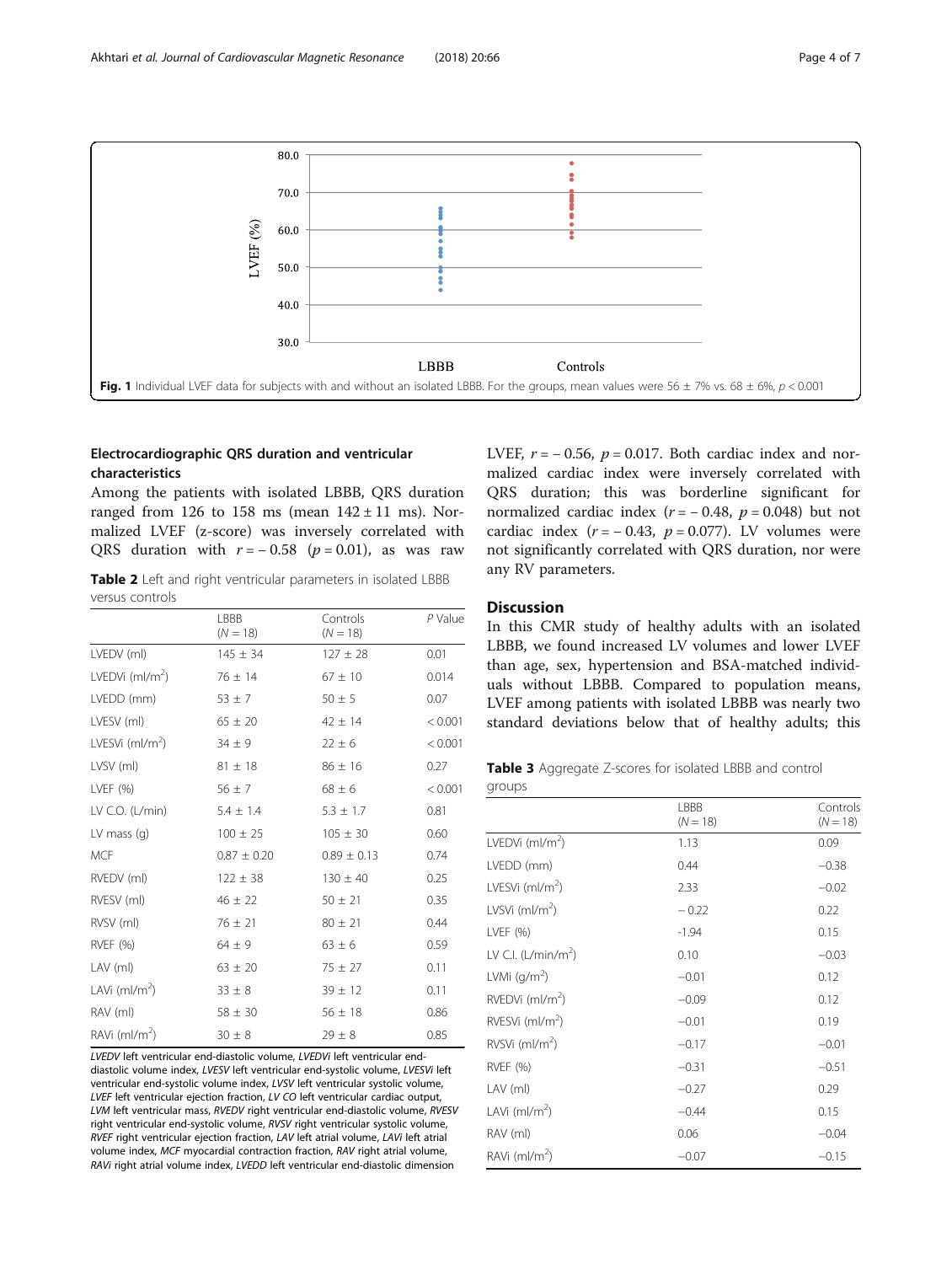difference was principally attributable to increased LVESVi, which was over 2 SD greater than the population average. However, LV stroke volume, cardiac output and mass were similar to matched healthy controls and to population averages. Similarly, RV volumes and RVEF did not differ from matched controls or from population averages.

Prior investigators have used non-invasive cardiac imaging to examine LV volumes and LVEF in isolated LBBB. Radionuclide ventriculography was performed by Grines et al. in a study of 18 subjects with isolated LBBB to determine whether the abnormal septal motion in LBBB patients contributed to abnormalities in LV performance [\[9](#page-6-0)]. They found that apical and lateral regional ejection fractions were similar in LBBB patients and normal subjects. However, interventricular septal contribution to LVEF was strikingly diminished in LBBB compared with normal subjects  $(40 \pm 16\% \text{ versus } 67 \pm 7\%$ ,  $p < 0.001$ ). As a result of abnormal septal contribution, global LVEF was reduced in LBBB patients  $(54 \pm 7\% \text{ vs }$  $62 \pm 15$ %). LV and RV volumes were not reported in their study. Similarly, in another study assessing intraventricular asynchrony by transthoracic echocardiography, Melek and colleagues also found a depressed biplane LVEF in isolated LBBB  $(54 \pm 7\% \text{ vs } 61 \pm 6\%)$ [[17\]](#page-6-0). However, despite finding a larger LVESV in LBBB group, and in contrast to our study, they found the LVEDV to be similar.

Data suggest that volumetric methods are superior to biplane methods for assessment of LV volumes [[18\]](#page-6-0). van Dijk and colleagues used volumetric 3D transthoracic echocardiography and also found a reduction in LVEF associated with LBBB in asymptomatic patients  $(50 \pm 9\%)$ vs  $54 \pm 5\%$ ), as well as an increase in LVEDV and LVESV  $(103 \pm 37 \text{ ml vs } 76 \pm 27 \text{ ml and } 52 \pm 21 \text{ ml vs }$  $36 \pm 14$  ml, respectively) [[11,](#page-6-0) [19\]](#page-6-0). A volumetric CMR study by Valenti et al. also found a reduced LVEF  $(49 \pm 7\%$  vs  $63 \pm 5\%)$  and an increased LVEDV index  $(91 \pm 20 \text{ ml/m}^2 \text{ vs } 75 \pm 11 \text{ ml/m}^2)$  and LVESV index  $(47 \pm 15 \text{ ml/m}^2 \text{ vs } 28 \pm 6 \text{ ml/m}^2)$  [\[20](#page-6-0)]. They also found a larger LV mass index in their LBBB group  $(63 \pm 16 \text{ g/m}^2 \text{ vs } 53 \pm 12 \text{ g/m}^2, p = 0.04)$ . In contrast to this and the 2D echocardiographic study of Vernooy et al. [[14](#page-6-0)], we found no difference in LV mass associated with an isolated LBBB. The discordance between our results and the echocardiographic results may be due to the inaccuracy inherent to geometric assumptions and extrapolation of wall thickness with 2D echocardiographyderived LV mass.

Few data are available on RV volume and EF in isolated LBBB. Van Dijk et al. used 2D Doppler transthoracic echocardiography to assess RV dimensions and function in 15 patients with "asymptomatic" LBBB [\[21](#page-6-0)]. RV dimensions were assessed using the RV long axis

measurement, RV tricuspid annulus diameter, and the RV area. RV function was assessed by RV fractional area change, M-mode determined tricuspid annular plane systolic excursion (TAPSE), and peak systolic velocity of the RV lateral wall annulus by tissue Doppler imaging. The asymptomatic LBBB cohort and the healthy subject cohort had similar RV dimensions and function.

The mechanism of the observed depressed LVEF in patients with an isolated LBBB is likely secondary to the altered septal electrical activation [[9](#page-6-0)] leading to a delay in LV septal contraction compared with the RV. This abnormal septal motion results in an altered regional EF, with a diminished interventricular septal contribution to the global LV performance and LVEF. In addition, impairment of early diastolic blood flow in the left anterior descending coronary artery in patients with LBBB has also been postulated to be a potential cause for abnormal cardiac function [\[22](#page-6-0), [23](#page-6-0)]. The mechanism of LV dilatation in LBBB has also been thought to be related to asynchronous electrical activation. In canine hearts, chronic pacing at the LV lateral wall has been shown to lead to LV dilatation [\[13](#page-6-0)]. Vernooy et al. demonstrated that the asynchronous ventricular activation during LBBB leads to redistribution of circumferential shortening and myocardial blood flow, and in the long run, leads to LV remodeling and dilatation. In the animal model of isolated LBBB, 8 weeks of biventricular stimulation reversed the functional and structural LV abnormalities [[24\]](#page-6-0), an observation concordant with controlled trials, where the decreases in echocardiographic LV volumes and increase in LVEF were significantly greater in cardiac resynchronization therapy recipients with than without LBBB [\[25](#page-6-0), [26\]](#page-6-0).

MCF is an independent measure of assessing myocardial shortening shown by King et al. to be useful for assessing differences in myocardial performance in patients with similar degree of hypertrophy [\[27\]](#page-6-0). In our study, in absence of centerline analysis, we used MCF, as a complementary method to assess global myocardial function and found no difference between MCF in the isolated LBBB cohort and the healthy subject cohort. This supports electromechanical dissociation, rather than intrinsic myocardial abnormality, as the explanation for the lower LVEF found in subjects with an isolated LBBB. Additionally, we found that greater electrocardiographic QRS duration was associated with lower LVEF, but not RVEF, further supporting the hypothesis that electrical, rather than intrinsic myocardial, dysfunction is primarily responsible for lower LVEF in the presence of isolated LBBB.

Our data are overall consistent with prior assessments of isolated LBBB, but augments the literature in several ways. We compared biventricular volumes and global systolic function among persons with isolated LBBB to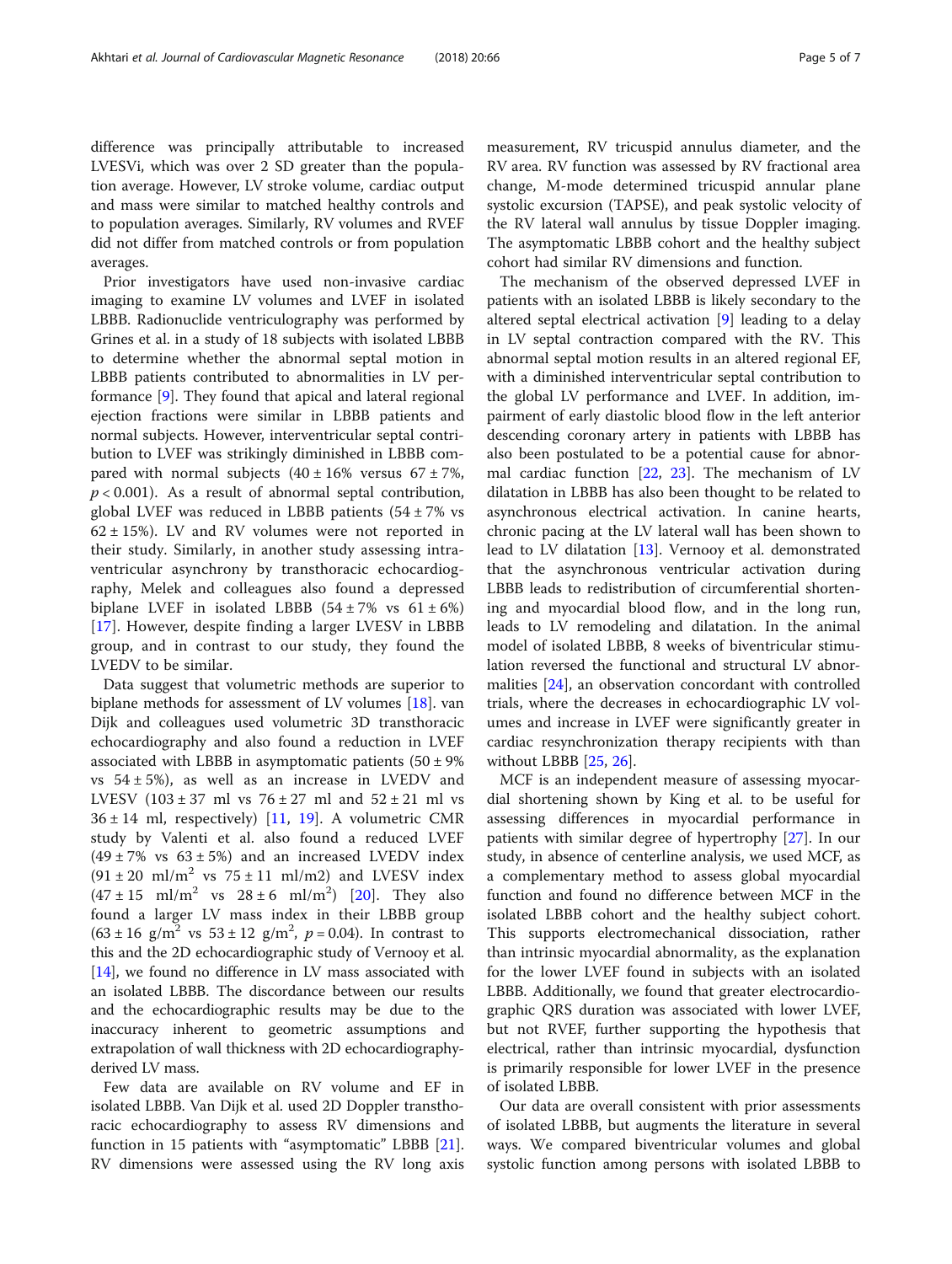<span id="page-5-0"></span>age/gender matched controls as well as to populationbased normative reference values. Use of the Z-score allowed us to quantify deviation from normal in terms of easily interpreted standard deviations. Additionally, we present biventricular results in the same subjects, using image data acquired in the same scanning session. Finally, we used volumetric CMR, which is widely considered the gold standard for determination of ventricular volumes and EF.

Our study has several limitations. Similar to prior studies on this topic, the isolated LBBB cohort is relatively small, despite screening four consecutive years of patients from the BIDMC clinical echocardiography database and a subset of the Framingham Offspring cohort. While this is likely a result of the relative rarity of isolated LBBB, our methods allowed us to exclude CVD with high confidence based on review of hospital electronic medical records and extensive Framingham data. CMR contrast was not used and thus no late gadolinium enhancement images were available to assess for occult coronary artery disease or focal fibrosis, but no subject had cine CMR evidence for regional dysfunction other than the septum. Furthermore, our control population had not undergone LGE evaluation and therefore comparison between the two groups would not have been possible. We did not study differences between ECG patterns of LBBB often seen in CAD or myopathic patients, as our subjects were free of these disorders. Finally, data regarding the duration of LBBB and its impact on longterm outcomes are unknown.

# Conclusions

Using the reference standard of volumetric CMR, adults with an isolated LBBB have greater LV volumes, lower global LVEF, and similar LV mass as compared with age, sex, hypertension-status, and BSA-matched individuals. RV size and function as well as atrial anatomy are similar. These data are important to consider in the clinical interpretation of LV and RV volumes and EF, LV mass, and atrial anatomy in isolated LBBB patients referred for CMR.

#### Abbreviations

2D: Two-dimensional; BIDMC: Beth Israel Deaconess Medical Center; BSA: Body-surface area; CMR: Cardiovascular magnetic resonance; CVD: Cardiovascular disease; ECG: Electrocardiogram; EDV: End-diastolic volume; EDVi: End-diastolic volume index; EF: Ejection fraction; ESV: Endsystolic volume; ESVi: End-systolic volume index; LA: Left atrium/left atrial; LAV: Left atrial volume; LAVi: Left atrial volume index; LBBB: Left bundlebranch block; LV: Left ventricular/left ventricle; LVEDD: Left ventricular end diastolic dimension; LVEF: Left ventricular ejection fraction; MCF: Myocardial contraction fraction; RA: Right atrium/right atrial; RAV: Right atrial volume; RAVi: Right atrial volume index; RV: Right ventricular/right ventricle; RVEF: Right ventricular ejection fraction; SD: Standard deviation; SV: Stroke volume

# Availability of data and materials

Please contact author for data requests.

#### Authors' contributions

SA developed study design, applied for ethic board approval, conducted chart review to identify potential participants, contacted all potential participants to invite them for the study, led image analysis and data interpretation, and drafted the manuscript. MLC participated in the design of the study, carried out the statistical analyses, contributed to drafting of the manuscript and submission. CJS performed CMR scanning and primary image data analyses. SB was involved in submissions for ethic board approval and assisted in image acquisition, KVK and BG conducted CMR scans, CJO contributed to study design, and served as supervisor for Framingham operation including collection and management of clinical data, WJM conceived of the study, supervised overall study design, supervised manuscript writing and provided continuous guidance throughout the study. All authors have read and approved the final manuscript.

#### Ethics approval and consent to participate

Ten adults prospectively enrolled: Written informed consent was provided by each participant and the study was approved by the Beth Israel Deaconess Medical Center's Committee on Clinical Investigations; the study is in compliance with the Declaration of Helsinki. Eight adults with isolated LBBB from among the 1794 members of the Framingham Offspring cohort who previously underwent CMR at BIDMC as part of a separate research study: That study, and use of data then obtained in the present study, was approved by the institutional review boards of the Beth Israel Deaconess Medical Center and the Boston University Medical Center and complies with the Declaration of Helsinki. Each Framingham participant provided written informed consent.

#### Competing interests

The authors declare that they have no competing interests.

### Publisher's Note

Springer Nature remains neutral with regard to jurisdictional claims in published maps and institutional affiliations.

#### Author details

<sup>1</sup>Department of Medicine, Cardiovascular Division, Beth Israel Deaconess Medical Center, Harvard Medical School, 330 Brookline Avenue, Boston, MA 02215, USA. <sup>2</sup>The NHLBI's Framingham Heart Study, Framingham, MA, USA.<br><sup>3</sup>Dopartment of Padiology, Bath Israel Deasoness Medical Conter, Hangred. <sup>3</sup> Department of Radiology, Beth Israel Deaconess Medical Center, Harvard Medical School, Boston, MA, USA. <sup>4</sup>Cardiology Section, Veterans Affairs Healthcare System, Boston, MA, USA.

#### Received: 30 May 2017 Accepted: 8 May 2018 Published online: 20 September 2018

#### References

- 1. Hiss RG, Lamb LE. Electrocardiographic findings in 122,043 individuals. Circulation. 1962;25:947–61.
- 2. Ostrander LD Jr, Brandt RL, Kjelsberg MO, Epstein FH. Electrocardiographic findings among the adult population of a Total natural community, Tecumseh, Michigan. Circulation. 1965;31:888–98.
- 3. Siegman-Igra Y, Yahini JH, Goldbourt U, Neufeld HN. Intraventricular conduction disturbances: a review of prevalence, etiology, and progression for ten years within a stable population of Israeli adult males. Am Heart J. 1978;96:669–79.
- 4. Eriksson P, Hansson PO, Eriksson H, Dellborg M. Bundle-branch block in a general male population: the study of men born 1913. Circulation. 1998;98:2494–500.
- 5. Francia P, Balla C, Paneni F, Volpe M. Left bundle-branch block–pathophysiology, prognosis, and clinical management. Clin Cardiol. 2007;30:110–5.
- 6. Rotman M, Triebwasser JH. A clinical and follow-up study of right and left bundle branch block. Circulation. 1975;51:477–84.
- 7. Zhang ZM, Rautaharju PM, Soliman EZ, et al. Mortality risk associated with bundle branch blocks and related repolarization abnormalities (from the Women's Health Initiative [WHI]). Am J Cardiol. 2012;110:1489–95.
- 8. Eriksson P, Wilhelmsen L, Rosengren A. Bundle-branch block in middle-aged men: risk of complications and death over 28 years. The primary prevention study in Goteborg, Sweden. Eur Heart J. 2005;26:2300–6.